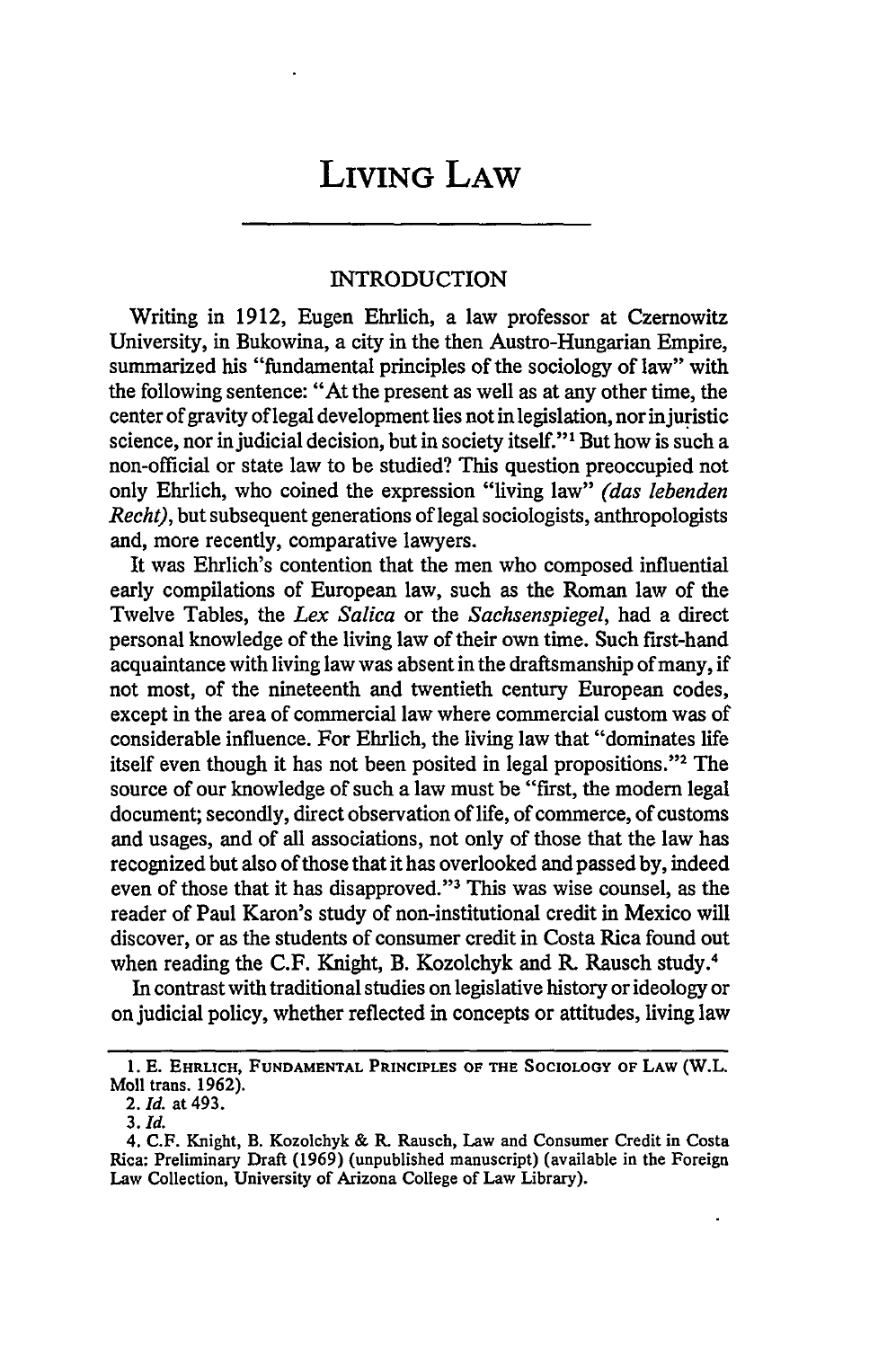studies focus primarily on acts or transactions that seldom reach the courtroom or the legislative or administrative hearing hall. This is not to say that "official" law is ignored by the living law researcher. On the contrary, the living law researcher must be keenly aware of "official" law, if for no other reason than to be able to establish the contrast with, and thereby the presence of, living law. This contrast is, as often as not, the key to a better understanding of the law of Central and South American countries.

Many reasons have been given by those attempting to explain the presence of the inevitable gap between official and living law in Latin America. Some, including this writer, thought that there was something peculiar in the Hispanic-Portuguese legal culture that encouraged the enactment of an official law that was almost purposefully at odds with social behavior and particularly with compliance patterns; "Obedezcase *pero no se cumpla"* ("Let it be obeyed but not complied with.") is a typicd Spanish depiction of attitudes toward official law. Yet, while studying the history of usury law, the same sharp contrasts were discovered not only in Spanish (Catholic), Jewish and Islamic law, but also in English (Protestant) law. The gap, therefore, has been pervasive in many legal cultures. Nevertheless, differences in the gap's pervasiveness and in its effects upon society's ability to attain its goals were also observable in the same legal cultures. Where the gap is all-encompassing, as it is in Central and South America, there are many social goals that cannot be attained or whose cost of attainment is excessively high. Take for example the goal of encouraging market economy transactions between strangers, such as brokers or salesmen of a corporate equity or debt securities and members of the public. As long as the living law teaches the members of the public that it is only safe to enter into such transactions with family members or friends, it is easily predictable that the official law of sales or brokerage of equity or debt securities will remain dead letter. Clearly then an understanding of the elements of market trustworthiness (a living law institution) is crucial to an understanding of official market transactions law. This understanding is also aided by the comparative datum. If the experiment succeeded or failed elsewhere, there is obviously much to be learned, particularly once the similarities and contrasts with the other legal culture are established. Furthermore, the experience of the model jurisdiction or of the jurisdiction whose official law inspired the local experiment is crucial in isolating those elements essential in assuring the viability of the legal institution.

The goal of the *Journal's* living law section is to provide a broad enough spectrum of studies to aid in the understanding of official law's successes and failures both north and south of the Rio Grande.